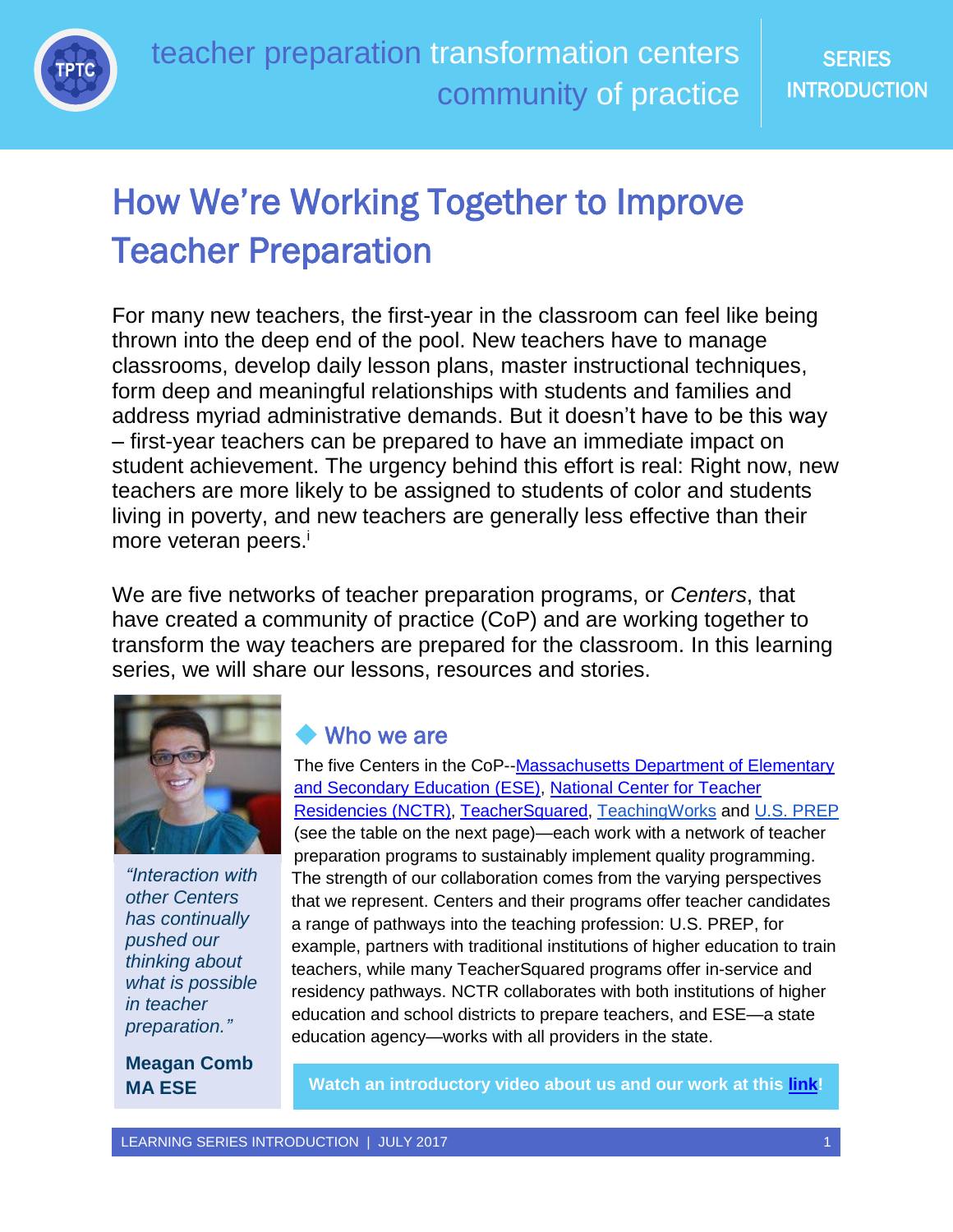## Teacher Preparation Transformation Centers

| <b>Center</b>                                                                                                                                          | <b>Description</b>                                                                                                                                                                                                                                                                                                                                                                                                                           | <b>Reach</b>                                                                                                                                                                                                                                                                                               |
|--------------------------------------------------------------------------------------------------------------------------------------------------------|----------------------------------------------------------------------------------------------------------------------------------------------------------------------------------------------------------------------------------------------------------------------------------------------------------------------------------------------------------------------------------------------------------------------------------------------|------------------------------------------------------------------------------------------------------------------------------------------------------------------------------------------------------------------------------------------------------------------------------------------------------------|
| <b>MA Department of</b><br><b>Elementary and</b><br><b>Secondary</b><br><b>Education</b>                                                               | <b>ESE's Elevate Preparation: Impact</b><br>Children (EPIC) initiative is a statewide<br>strategy of eleven projects that deepen<br>and extend the state's support to its<br>teacher preparation programs. EPIC<br>projects also inform the state's<br>expectations, guidance materials and<br>accountability measures.                                                                                                                      | Annually, 65 educator prep programs<br>train over 6,500 teachers. More than<br>4,500 of these new teachers are<br>employed in Massachusetts public<br>schools the following year.                                                                                                                          |
| <b>National Center for</b><br><b>Teacher</b><br><b>Residencies</b><br>$^{\circ}_{\mathsf{c}}$ tr                                                       | NCTR supports the transformation of<br>teacher preparation through the adoption<br>and expansion of teacher residencies and<br>clinically-based programming.                                                                                                                                                                                                                                                                                 | NCTR partners with 30 teacher<br>residency programs that support 4,100<br>residents and graduates, teaching in<br>more than 50 high-need districts in 17<br>states.                                                                                                                                        |
| <b>TeacherSquared</b><br><b>TEACHER<sup>2</sup></b>                                                                                                    | TeacherSquared supports a network of<br>residency and in-service programs who<br>collaboratively create and test promising<br>innovations in novice teacher education.                                                                                                                                                                                                                                                                       | TeacherSquared partners with 20<br>preparation programs in 14 states.<br>These programs will credential<br>approximately 1,700 teachers annually.                                                                                                                                                          |
| <b>TeachingWorks</b><br><b>Teaching Works</b>                                                                                                          | TeachingWorks articulates high-leverage<br>practices and content knowledge for<br>teaching, and collaborates with other<br>Centers to implement the quality drivers.                                                                                                                                                                                                                                                                         | Teaching Works provides professional<br>learning experiences and resources<br>about high-leverage practices and<br>content knowledge for teaching.<br>Teaching Works facilitates collaboration<br>across Centers to define the practices,<br>pedagogies and knowledge central to<br>teaching how to teach. |
| <b>University School</b><br><b>Partnerships for the</b><br><b>Renewal of</b><br><b>Educator</b><br><b>Preparation</b><br>Renewing Educator Preparation | U.S. PREP's approach features a<br>university-school partnership model with a<br>year-long residency, a full-time, school-<br>based faculty member, performance<br>assessments that include pre- and post-<br>observation conferences, carefully<br>selected and trained mentors, and a focus<br>on partnering with universities that are<br>committed to preparing effective<br>candidates who teach in our most<br>vulnerable communities. | U.S. PREP partners with six<br>preparation programs in four states<br>that train 1,622 teachers annually.                                                                                                                                                                                                  |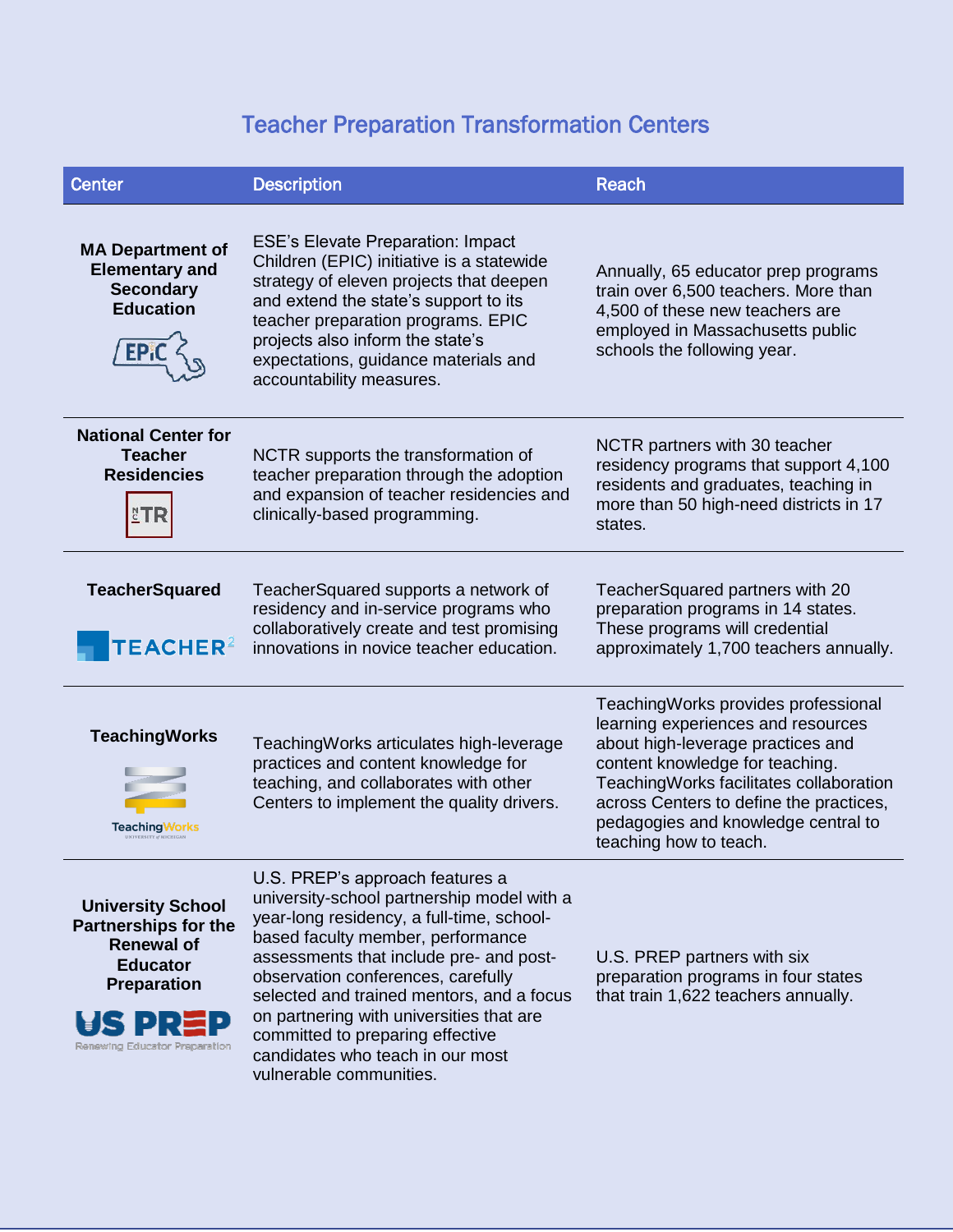

#### How are we transforming teacher preparation?

For the past year, the CoP has met to grapple with the most vexing challenges facing our preparation programs, such as how to define the practices of teacher educators, how to use data across different contexts to drive change, and how to forge strong partnerships that strengthen preparation programs and communities. We ground our work in a shared vision for *teacher preparation transformation* that is organized by four key elements:

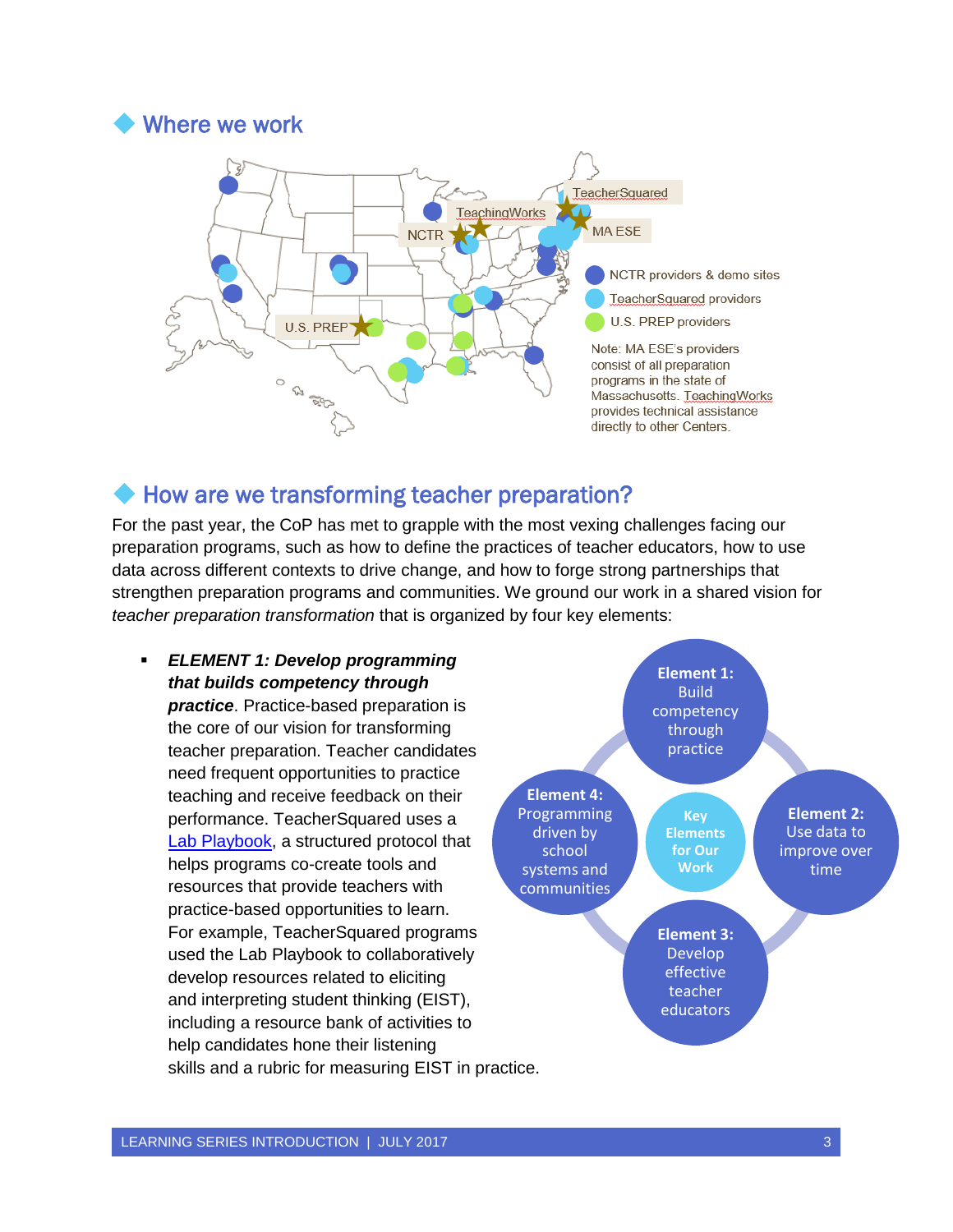- *ELEMENT 2: Using data to improve over time.* To get better, program leaders need to know what to do differently. We work with our programs to collect data about their offerings, teacher educators and teacher candidates to identify strengths, gaps and trends. And we develop routines for sharing data with school district partners, which help schools and programs work together to strengthen candidate preparation. For example, EPIC uses [stakeholder](http://www.doe.mass.edu/edprep/surveys/) surveys to collect and report data on the quality of teacher preparation programs across the state of Massachusetts. NCTR's [Teacher Preparation Data Hub](https://nctresidencies.org/wp-content/uploads/2017/06/NCTRsDataHubOverview.pdf) includes tools that allow program leaders to run more robust data analyses in-house, compare their data to NCTR peer programs and allocate their resources to areas in greatest need of improvement.
- *ELEMENT 3: Develop effective teacher educators.* If we want excellent teachers, we need excellent instructors training them. Effective teacher educators use high-leverage practices and pedagogies to support novice teachers in their journeys to become excellent teachers. TeachingWorks helps providers



*"We are a diverse group of preparation programs, yet can reach consensus around the purpose and vision of our work. It is a strength of our community."*

**Jill Pitner NCTR**



*"We have become really close colleagues where we value one another's ideas and feel safe to be transparent, which has resulted in the sharing of materials, resources, and ideas freely."*

**Sarah Beal U.S. PREP**

across three Centers to successfully use pedagogies that support novice teachers, such as [designing and enacting](https://docs.google.com/viewer?a=v&pid=sites&srcid=ZGVmYXVsdGRvbWFpbnx0cHRja2lja29mZmV2ZW50fGd4OjZmNTE5Zjc3NGQ3MzZjOWU) rehearsals protocols,

and designing and assessing practices of new teachers. These pedagogies enable teacher educators to provide candidates with opportunities to practice and receive structured feedback in purposeful, discipline-specific ways.

 *ELEMENT 4: Develop programming driven by K-12 systems and the communities they serve.* Teacher preparation programs cannot live in isolation. Well beyond placing student teachers in local schools, our programs deeply engage, understand and support our surrounding communities and school systems. U.S. PREP developed a [toolkit](https://sites.google.com/site/usprepschoolpartnerships/assessing-the-partnership) with resources and strategies to help programs build strong partnerships with the school districts where many of their graduates will teach. Among other helpful resources, the toolkit includes sample meeting agendas, a video of a meeting between a program and its district partner, and a protocol that outlines expectations and guidelines for the meeting.

We believe that if we can support teacher preparation programs to successfully improve on each of these elements, and collaborate to build our own capacity as technical assistance providers, then more children, particularly those who are the most vulnerable, will have